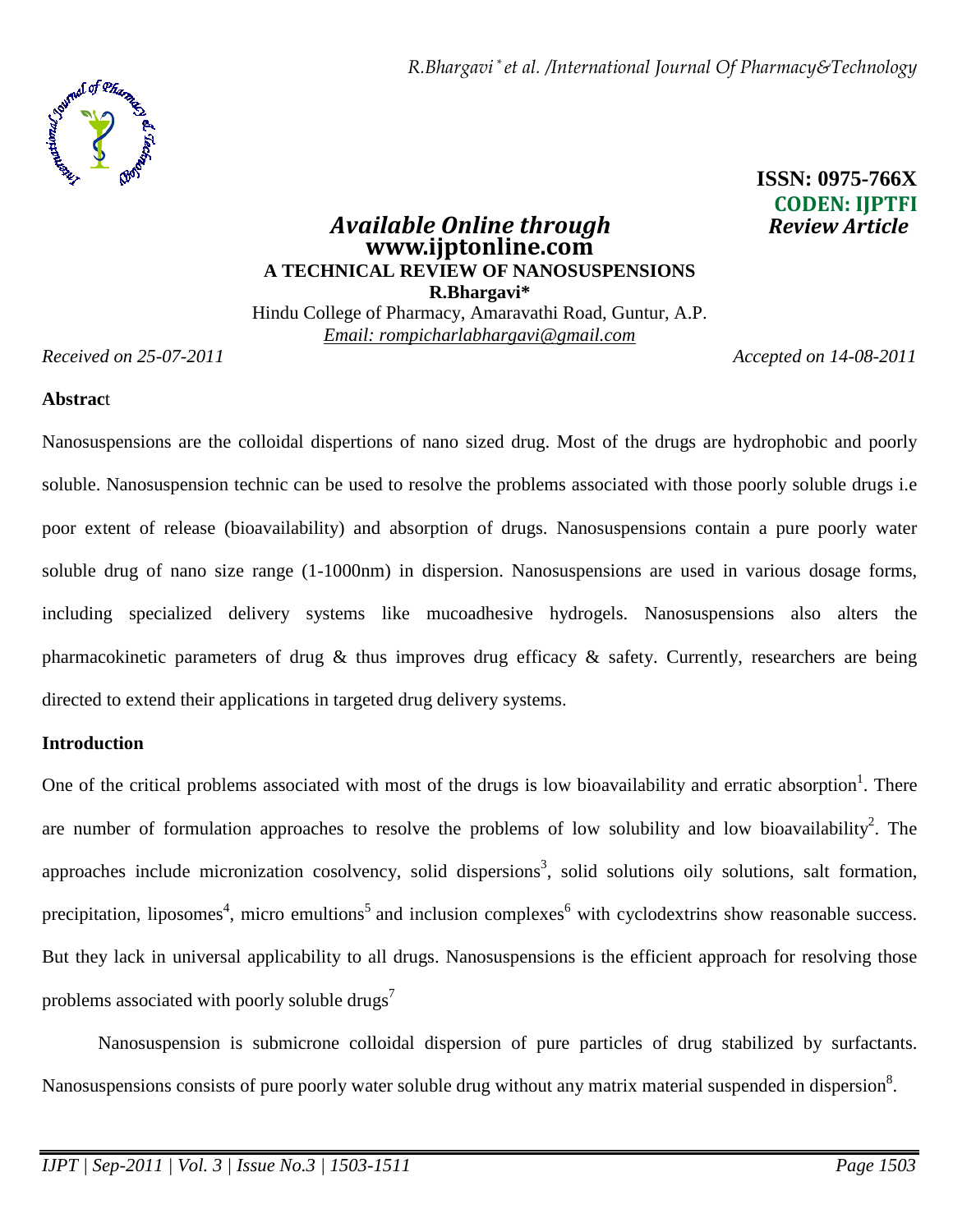### **Formulation of Nanosuspensions**

Formulation of Nanosuspensions includes stabilizers, solvents, surfactants, co-surfactants and other additives.

### **Stabilizers**

Stabilizer can be incorporated for improving the stability by reducing the agglomeration or aggregation of drug particles. It acts by wetting the drug particles thoroughly and prevents ostwald's ripening  $9,10$  and agglomeration. The drug to stabilizer ration in the formulation may vary from 1:20 to 20:1.

Examples of stabilizers include Poloxamers,polysorbates,cellulosics,lecithins,povidones etc.

### **Solvents**

 The pharmaceutically acceptable and less hazardous water miscible solvents like ethanol, isopropanol and partially water miscible solvents like ethyl acetate, ethyl formate, butyl acetate, triacetin propylene carborate and benzyl alcohol are preffered in the formulation of Nanosuspensions.

### **Surfactants**

Surfactants are incorporated to improve the dispersion by reducing the interfacial tension. They also act as wetting or deflocculating agents. Tweens and Spans are widely used surfactants in Nanosuspensions.

### **Co-Surfactants**

 Co-Surfactants are critical when using microemulsions to formulate Nanosuspensions. Literature describes the use of bilesalts and dipotassium glycerrhizinate as co-surfactants. Transcutol, glycofurol, ethanol and isopropanol etc can be used as co-surfactants.

#### **Other additives**

 Nanosuspensions may also content additives such as Buffer salts, polyols, osmogent and cryoprotectants based on their route of administration or on the properties of the drug moiety.

### **Methods of Preparation of Nanosuspensions**

Mainly there are two methods for the preparation of nanosuspensions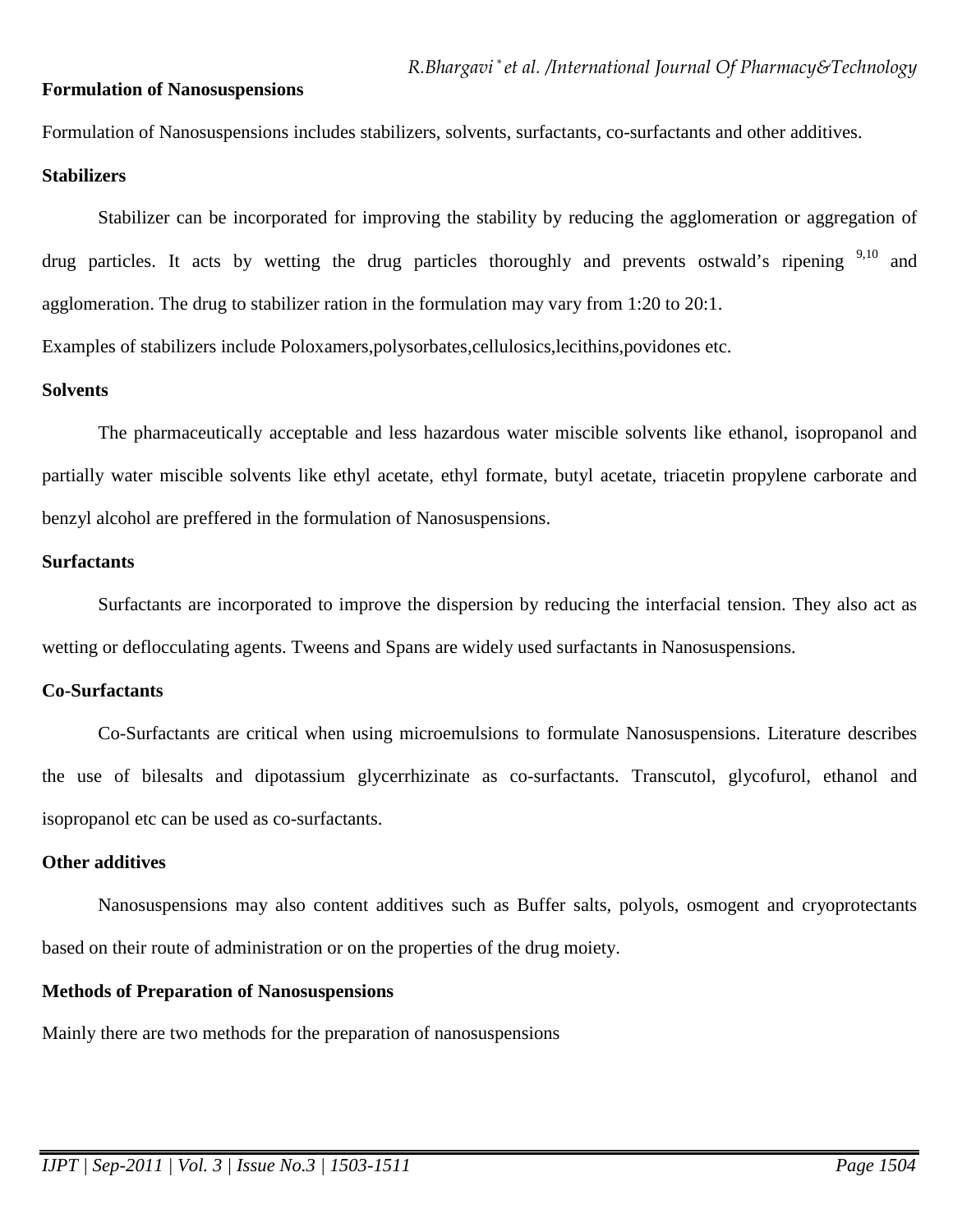*R.Bhargavi \* et al. /International Journal Of Pharmacy&Technology* 1. Bottom up technology in which the drug is dissolved in a solvent which is then added to nonsolvent to precipitate the crystals $^{11}$ .

2. Top down technology-which includes media milling(nano crystals) and high pressure homogenization in water (dissocubes), High pressure homogenization in nonaqueous media (nanopure)

**Fig1: Methods of preparation of nanosuspensions.** 



# **a. Media milling(nano crystals)**

This method was developed by liversidge<sup>12</sup>. In this Nanosuspensions are prepared by using high shear media mills.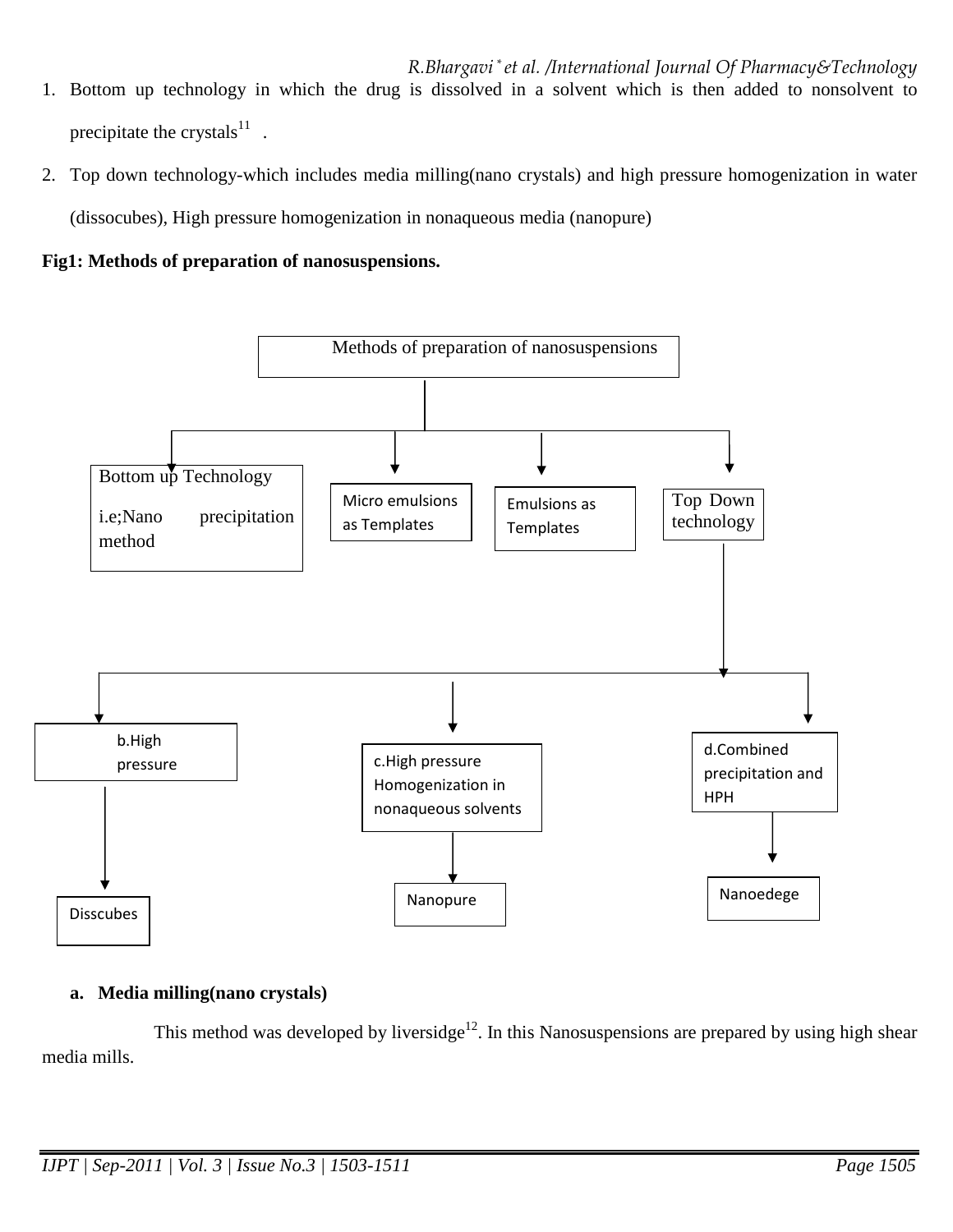

# **Fig2: Schematic representation of Media milling process.**

The media mill consists of a milling chamber, a milling shaft and a recirculation chamber. The milling chamber is charged with the milling media, water, drug and stabilizer as described in fig 2 and the milling media then rotated at a very high shear rate. The high energy and shear forces generated as a result of the impaction of the milling media with the drug provide the energy input to break the microparticulate drug in to nano sized particles.

# **b. High pressure homogenizers(dissocubes/nanopure)**

This technique was first developed by R.H Muller<sup>13</sup>. Dissocubes and nanopures are engineered using piston gap type hgh pressure homogenizers.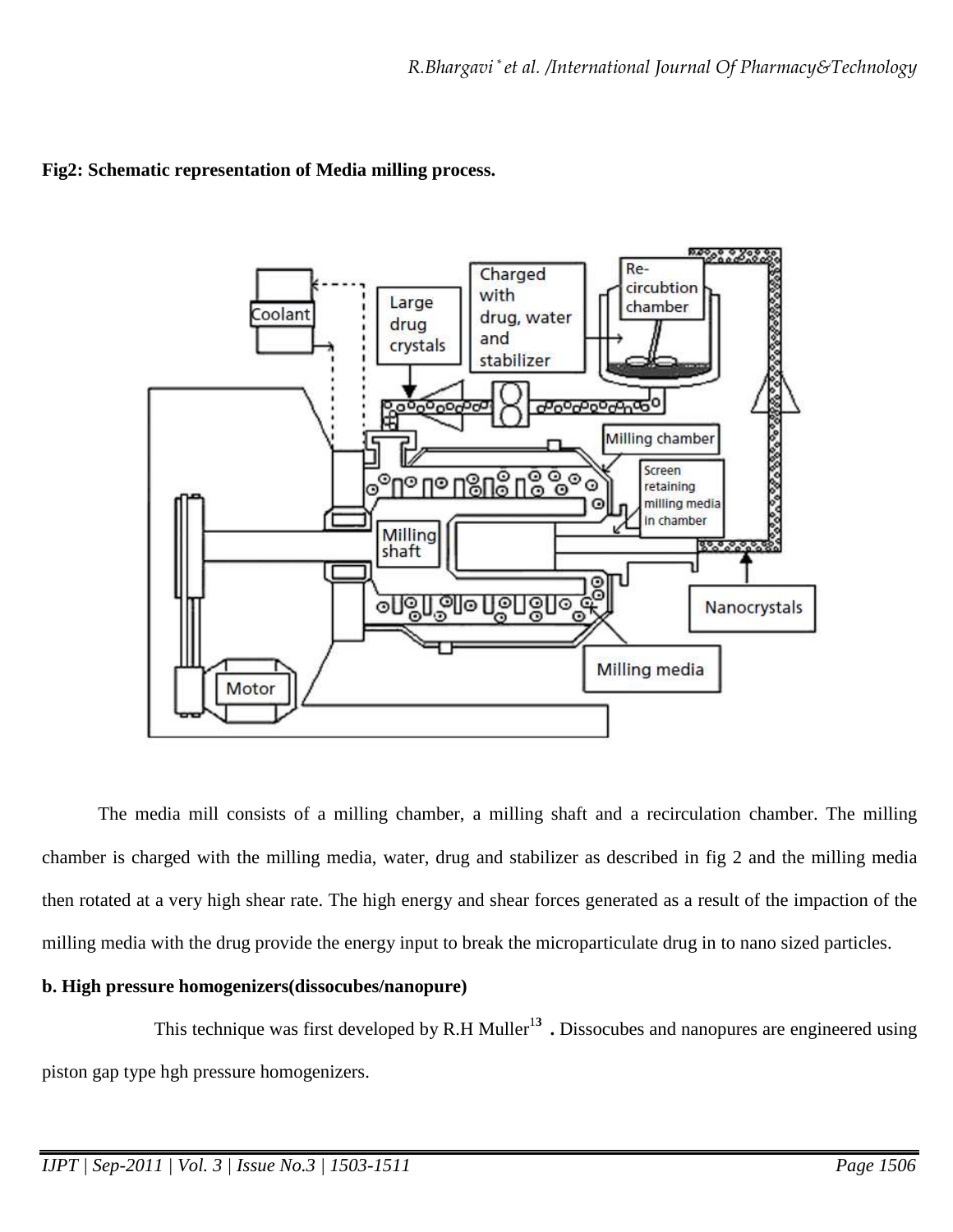

**Fig3: Schematic representation of high pressure homogenization process.** 

 A high pressure homogenizer consists of a high pressure plunger pump with a subsequent relief valve. The relief valve consists of a fixed valve seat and an adjustable valve. These parts form and adjustable radial precision gap. It is advisable to start with micronized drug particles (<25µm)for production of nanosuspension in order to prevent blocking of homogenization gap. Hence generally a jet milled drug is employed as the starting material for producing dissocubes.

Homogenization can be performed in water(dissocubes) or alternatively in nonaqueous media(nanopure) $^{14}$ . Here the particles are disintegrated by cavitation and shearforces. The static pressure exerted on the liquid causes the liquid to boil forming gas bubbles. When exiting from the gap, gas bubbles collapse under normal air pressure. This produces shock waves which make the crystals collide , leading to particle disintegration. The instrument can be operated at pressures varying from 100-1500bars. High pressure homogenizers are available with different capacities ranging from 40ml (for laboratory purpose)to a few thousand litres(for large scale production)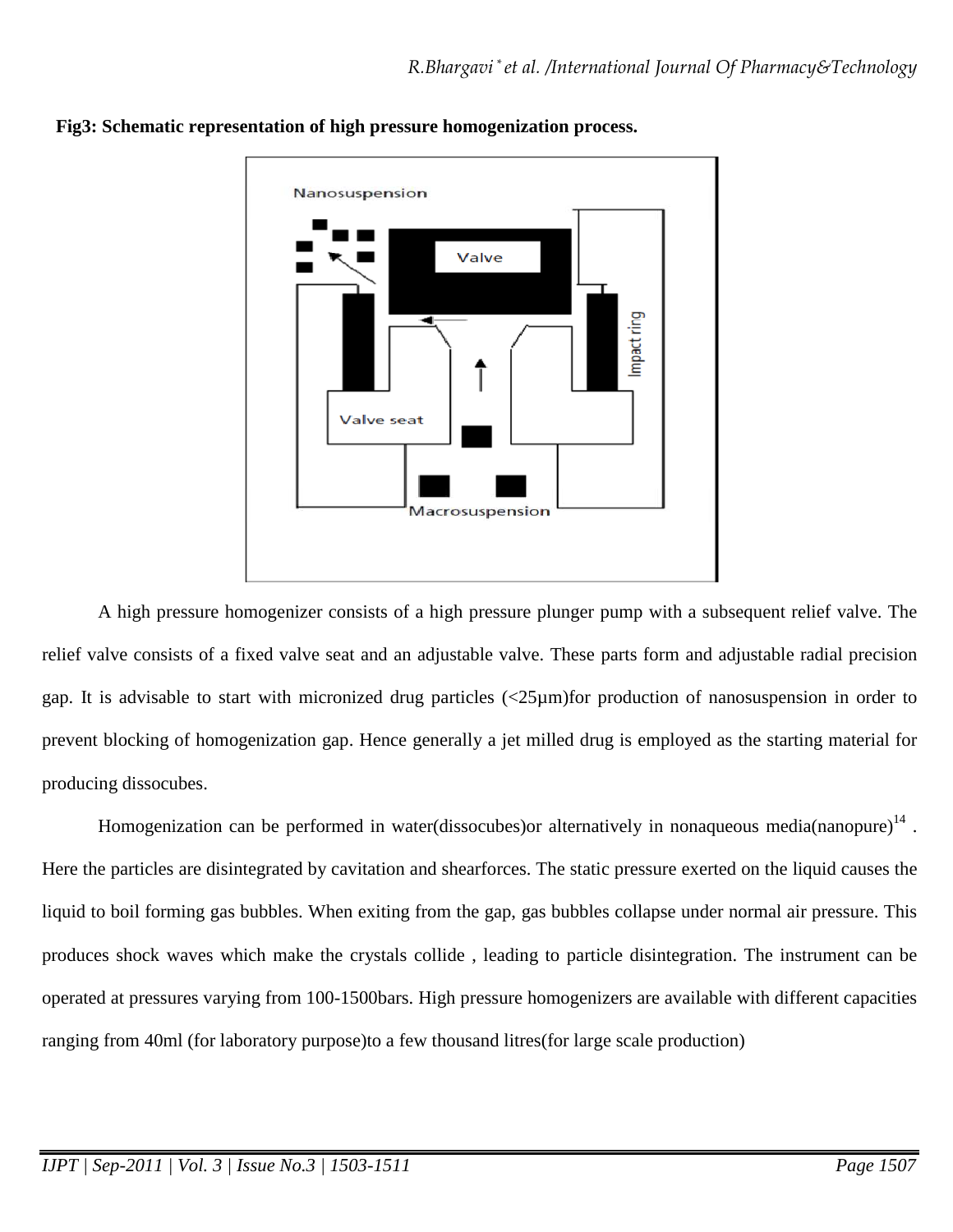# *R.Bhargavi \* et al. /International Journal Of Pharmacy&Technology* **C. Combined precipitation and homogenization(nanoedege)**

 The precipitated drug nano particles have a tendency to continue crystal growth to the size of micro crystals. They need to be processed with high energy forces (homogenization). So the precipitated particles suspension is subsequently homogenized.

3. Microemulsions as templates

Microemulsions are thermodynamically stable and isotropically clear dispersions of two immiscible liquids, such as oil and water. Surfactants and cosurfactants<sup>15</sup> are incorporated for stabilizing the dispersion.

4. Emulsions as templates

 Apart from the use of emulsions as a drug delivery vehicle, they can also be used as templates to produce nanosuspensions. The use of emulsions as templates is applicable for those drugs that are soluble in either volatile organic solvent or partially water miscible solvent. Relatively safer solvents such as ethyl acetate and ethyl formate are mainly used solvents $^{16,17}$ .

### **Evaluation and Characterization of Nanosuspensions**

Evaluation and characterization of nanosuspensions includes both In-vitro and in-vivo evaluation methods

# **In-Vitro Evaluation Methods**

- 1. Mean particle size and particle size distribution
- 2. Particle charge (zeta potential)
- 3. Saturation solubility and dissolutuion velocity.
- 4. Crystalline state and particle morphology.

# **1. Mean particle size and particle size distribution**

 Mean particle size of drug particles effects the saturation solubility, dissolution velocity, physical stability and biological performance of nanosuspensions. The mean particle size and width of particle size distribution (poly dispersity index) are determined by photon correlationspectroscopy(PCS).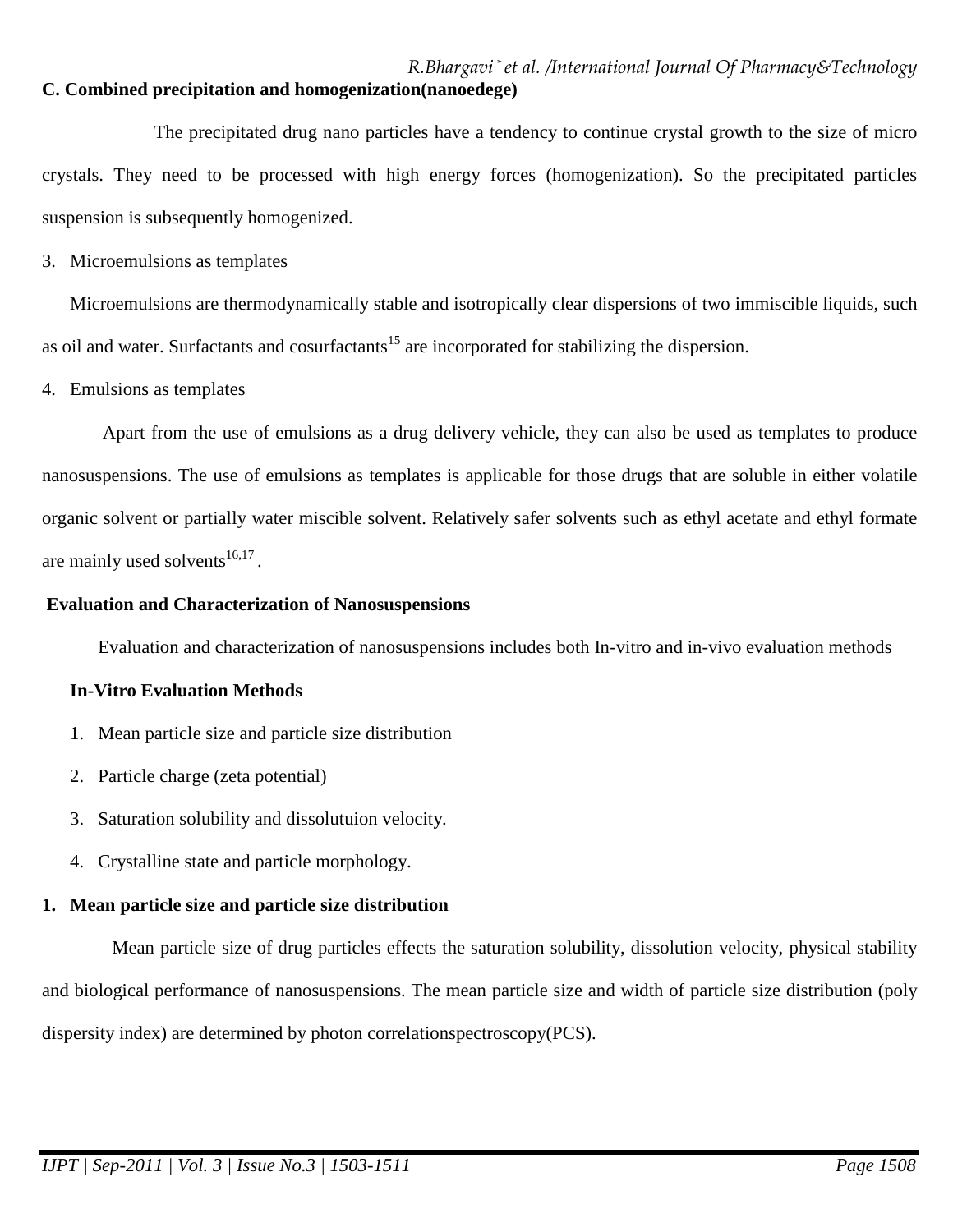*R.Bhargavi \* et al. /International Journal Of Pharmacy&Technology* PCS measures the particle size in the range of 3nm-3µm only. It is a versatile technique but has low measuring range. In addition to pcs analysis, nanosuspensions are analysed by Laser Diffractometry (LD). LD yields a volume size distribution and can be used to measure particle sranging from 0.05-80µm upto 2000µm. Atomic force microscopy<sup>18</sup> is used for visualization of particle shape.

### **2. Particle charge (zeta potential)**

 The physical stability of a nanosuspension is governed by the particle charge (zeta potential) is effected by the stabilizer and the drug itself.

For electrostatically stabilized nanosuspension a minimum zeta potential of  $\pm 30$ mv is required.

For combined steric and electrostatic stabilized nanosuspensions a minimum of  $\pm 20$ mv is required.

# **3. Saturation solubility and dissolution velocity**

 Nanosuspension increase the saturation solubility as well as dissolution velocity. Saturation solubility is compounds specific constant depending upon the temperature and properties of dissolution medium.

# **4. Crystalline state and particle morphology**

Crystalline morphology was determined by differential scanning calorimetry (DSC). When nanosuspensions are prepared, drug particles are converted to amorphous form. Hence it is essential to measure the extent of amorphous drug generated during the production of nanosuspensions. X-Ray Diffraction (XRD) is used for determining the physical state and extent of amorphous drug.

# **In-Vivo Biological Performance**

The in-vitro-in-vivo correlation have utmost importance in the case of intravenously injected nanosuspensions. Suitable techniques have to be used in order to evaluate the surface properties and protein interactions to get an idea od invivo behavior. Surface hydrophibicity, qualitative and quantitative measurement of protein adsorption are important incase of in-vivo studies. Surface hydrophobicity was determined by hydrophobic interaction chromatography.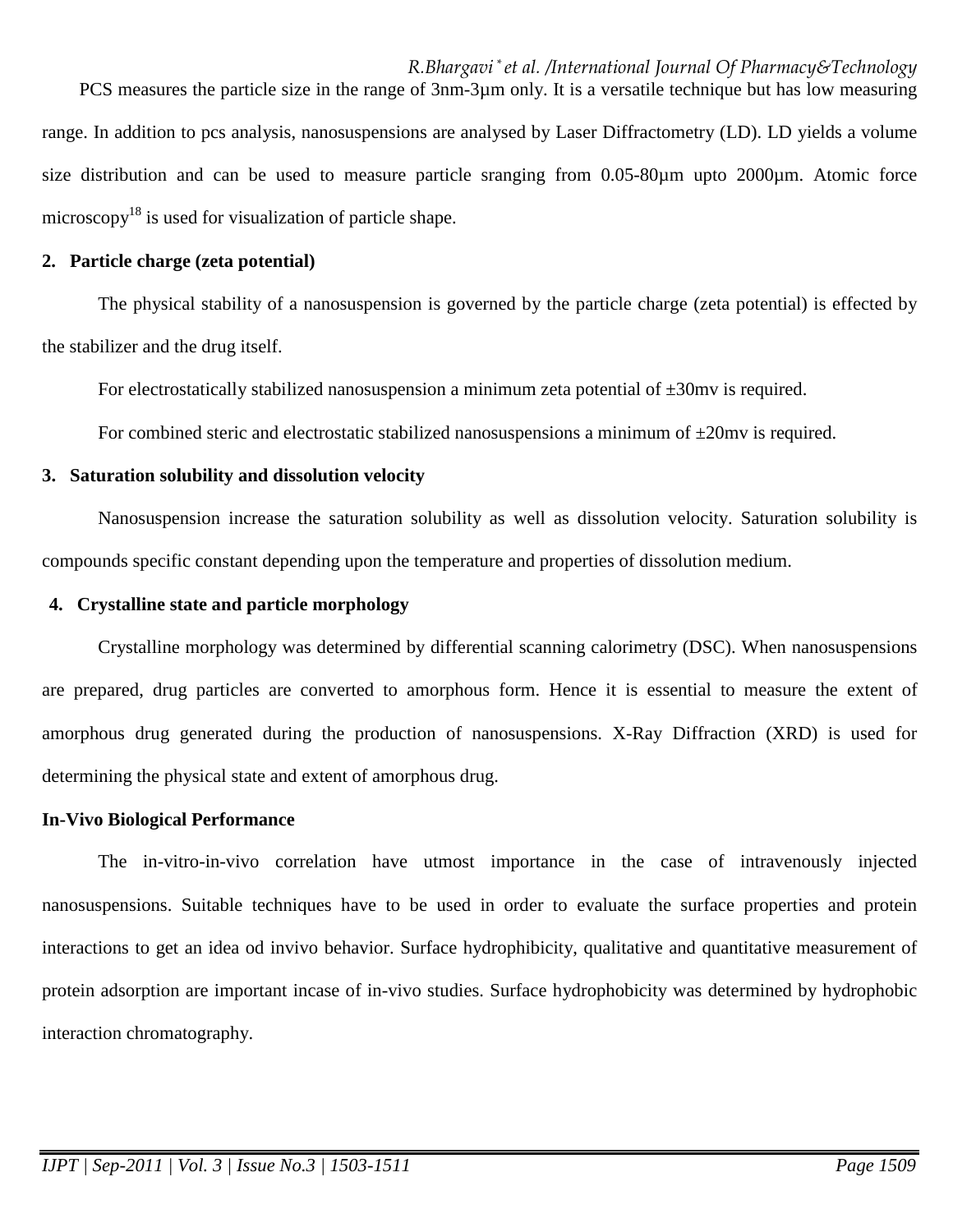**Table-1: Potential benefits of nanosuspension technology over other conventional formulations technologies for poorly soluble drugs**.

| <b>Route of administration</b> | <b>Potential benefits</b>                                            |
|--------------------------------|----------------------------------------------------------------------|
| Oral                           | Rapid onset Reduced fed/fasted ratio Improved<br>bioavailability     |
| Intravenous                    | Rapid dissolution, Tissue targeting                                  |
| Ocular                         | Higher bioavailability, More consistent dosing                       |
| Inhalation                     | Higher bioavailability, More consistent drug                         |
| Subcutaneous/intramuscular     | bioavailability, Rapid onset, Reduced tissue<br>Higher<br>irritation |

### **Conclusion**

 Nanosuspension technique is unique approach to resolving the problems associated with the delivery of drugs with poor solubility and low bioavailability (brick dust). Nanosuspensions due to its wide range of applicability in oral, parentral, pulmonary, ocular drug deliveries, they are more advantageous. Nanosuspensions can also improves the safety and efficacy of a drug by altering its pharmacokinetic parameters. The applications of nanosuspensions in buccal, nasal and topical delivery are still awaiting exploration.

# **References**

- 1. Dubey R, Pure drug nanosuspensions impact of nanosuspensions technology on discovery and development. Drug Del.Tech 6, 2006, 65-71.
- 2. Aboofazeli R, Barlow DJ, Lawrence MJ. Particle size analysis of concentrated phospholipids microemulsions: II. Photon correlation spectroscopy. AAPS Pharm. sci.2, 2000, 1–10.
- 3. Agnihotri SM, Vavia PR. Diclofenac-loaded biopolymeric nanosuspensions for ophthalmic application. Nanomed, Nanotech. Biol. Med. 5, 2009, 90–95.
- 4. Rao GCS, Satish KM, Mathivnan N, Rao EB. Advances in nanoparticulate drug delivery systems. Ind.Drugs. 7, 2004, 389-95.
- 5. Akers MJ. Excipient–drug interactions in parenteral formulations. J. Pharm.Sci. 91, 2005, 2283–2300.